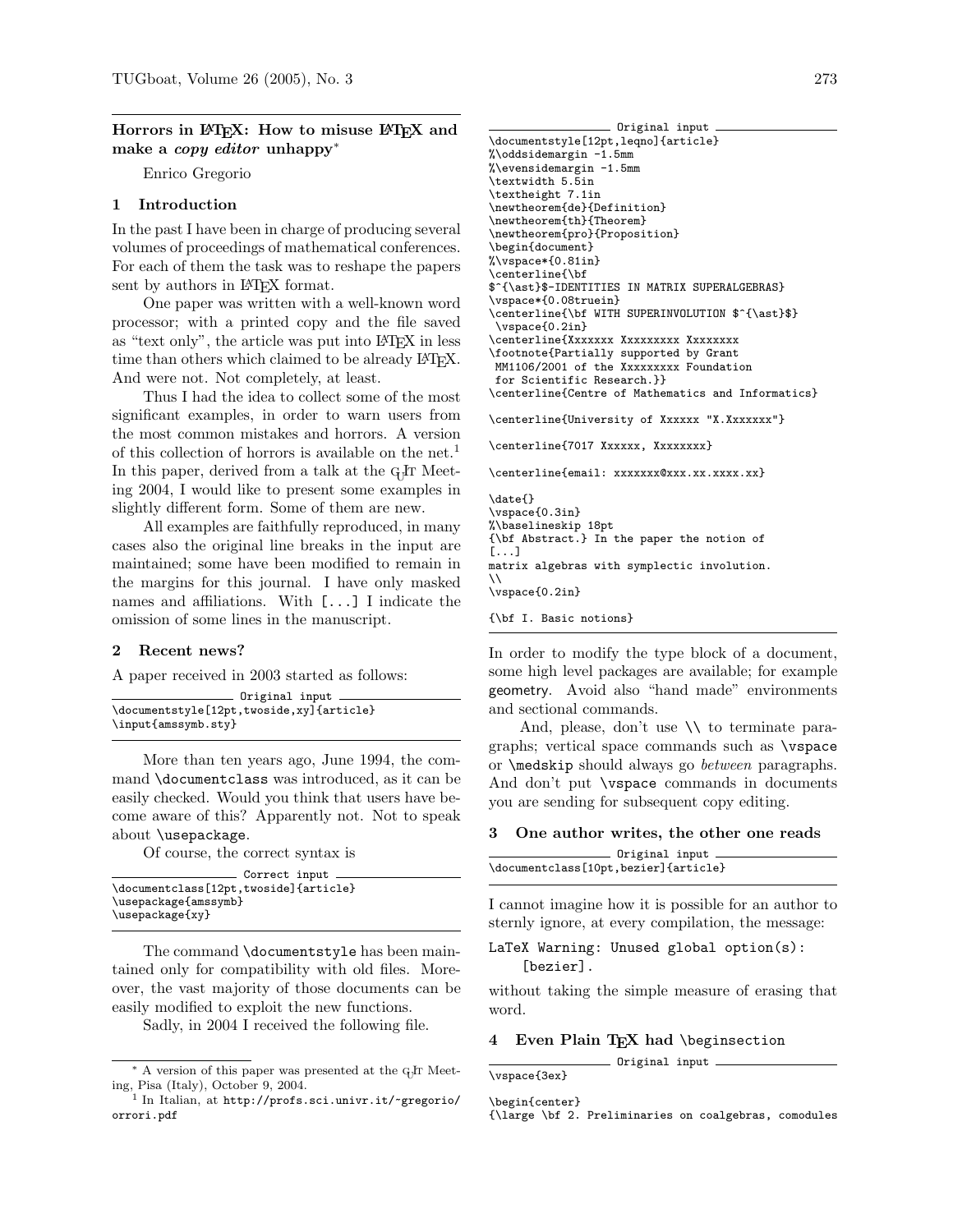and the associated pseudocompact algebras} \end{center}

\vspace{2ex}

Is the command \section an unknown beast? If one wants to escape the automatic numbering (though I don't know why one should), it is easy enough to write \section\* or

### \setcounter{secnumdepth}{-2}

which is even better.

LATEX has several sectional commands which take care automatically of spacing and numbering details. If you want to modify these details, please use packages such as sectsty or titlesec. The copy editor will see the definitions in the preamble and take the proper actions.

# 5 Better with  $\mathbb{A}\mathrm{F}X$  or Wordstar<sup>TM</sup>?

Original input Let \$R\$ be a finite \$p\$-ring whose additive group is  $R^{+} = \langle x_{1} \rangle \rightarrow \infty$ \langle x\_{2} \rangle \oplus \cdots \oplus \langle x\_{n} \rangle \$, \\ where \$\langle x\_{i} \rangle \cong C(p^{e\_{i}}) \ (1 \leq i \leq n)\$, and  $\int$   $\leq$   $e_{1} \leq e_{2} \leq \cdots$   $\leq$   $e_{n}$ is a nondecreasing sequence of positive integers. We can write (1) \ \ \ \$\displaystyle{ x\_{i}x\_{k} = \sum\_{j=1}^{n} \alpha\_{ijk}x\_{j} \ \  $(1 \ \leq q \ i, k \ \leq q \ n)$  \\$, \\ where \$\alpha\_{ijk}\$ are integers such that [...] and (5) \ \ \ \$\displaystyle{\sum\_{k=1}^{n} \alpha\_{rki}\alpha\_{kjs} \equiv \sum\_{k=1}^{n} \alpha\_{iks}\alpha\_{rjk}  $\n\times$  mod  $\n\times$  p^{e\_{j}}}  $\n\times$  (1 \leq i, j, r, s \leq n)\$. Conversely, let \$p\$ be a prime, and  $G = \langle x_{1} \rangle \rightarrow \oplus \langle x_{2} \rangle$ \langle x\_{2} \rangle \oplus \cdots \oplus \langle x\_{n} \rangle \$\\ be an additive group, where [...]

Yes, this is part of a paper I received. Really. It vaguely resembles LATEX, but actually it is not. This author is trying to imitate the use of a (probably expensive) word processor. The only sure thing is that the result is equally awful. I have omitted points  $(2)$ ,  $(3)$ , and  $(4)$  which are similar to  $(1)$  and  $(5)$ .

Notice the arbitrary new lines, the command \displaystyle, the rendering of the "mod" relation.

Don't use \displaystyle; if you really think that summation limits on the side are disturbing, the easiest way is to write \sum\limits. But keep

in mind that this spoils the balance of the page. For the "mod" relation, amsmath has useful commands (the first is available in standard  $L^2E[X]$ :

\pmod: a\equiv b\pmod{c} gives  $a \equiv b \pmod{c}$ ; \mod: a\equiv b\mod{c} gives  $a \equiv b \mod c$ ; \pod: a\equiv b\pod{c} gives  $a \equiv b$  (c).

### 6 How not to write

Original input \begin{thm}\rm Let \$R\$ be a PVMD. Then \$R\$ is a  $GK$ -domain if and only if  $\{ \cal CR \}$  $\{(JP_1\cdots P_r)_t, \, J \, \hbox{is a }\}$ t\hbox{-invertible}\,\,t\hbox{-ideal}\, \hbox{and}\,  $P_1,\ldots, P_r \ , (r\ge1) \ ,\hbox{ pairwise}\,$ t\hbox{-comaximal} \hbox{ prime}\, t\hbox{-ideals}\,\}\$. \end{thm}

Some confusion here! Apart from the use of the obsolete command \rm to write in roman the statement of the theorem, the spacing is arbitrary, with a forced new line *inside a math formula* (look closely). Notice also the obsolete construction {\cal D} and the random use of  $\setminus$ , commands.

| $Correct$ input $\_\_$                                    |
|-----------------------------------------------------------|
| \begin{thm}                                               |
| Let \$R\$ be a PVMD. Then \$R\$ is a GK-domain if and     |
| only if $\mathcal{D}(R)\$ is the set of ideals of         |
| the form $(JP_1\cdots P_r)_t$ , where $J$ is a            |
| \$t\$-invertible \$t\$-ideal, and \$P_1\$,\ldots, \$P_r\$ |
| \textup{(}\$r\ge1\$\textup{)} are pairwise                |
| \$t\$-comaximal prime \$t\$-ideals.                       |
| \end{thm}                                                 |
|                                                           |

It was not only an example of terrible mathematical writing. Search for clarity, above all. Some more words for the mathematically inclined: avoid overlong descriptions of sets, where the reader has to try hard in order to find the exit. Better say: "let  $X$  be the set...".

Parentheses in a math paper should always be upright. Most publisher have special fonts for this, so it is not necessary to write \textup{(} all the time. A good copy editor is usually able to spot and correct them, in any case.

## 7 Help!

- Original input. {\bf Proof:} Let \$g\in G\_H=B +  $\sum\limits_{\b<\lceil^*}$  $\sum\limits_{n<\w}R_{\bb}y_\b{(n)}$ Then there exist a finite subset  $N'$  of  $\lvert N^* \rvert$ ,  $\binom{k}{k}, k\in\mathbb{N}, a_{\b,n}\in R_{\b} \$  $(\b\in N',\n\leq k)$  such that $\setminus \$ \centerline{\$g=b + \sum\limits\_{\b\in N'} \sum\limits\_{n \leq k}a\_{\b,n}y\_{\b}^{(n)}\$.}\\ %% Since  $y_\b{f(n)}-\frac{p^k}{p^n}y_\b{f(k)}\in$ B'\subseteq B\$ this expression reduces to \\ %% \centerline{\$g=b' +  $\sum\limits_{\b \in N'}$ for some  $a_\b \n\chi R_{\b} \ (\b \in N')\, \, , \,$ b' \in B'\$.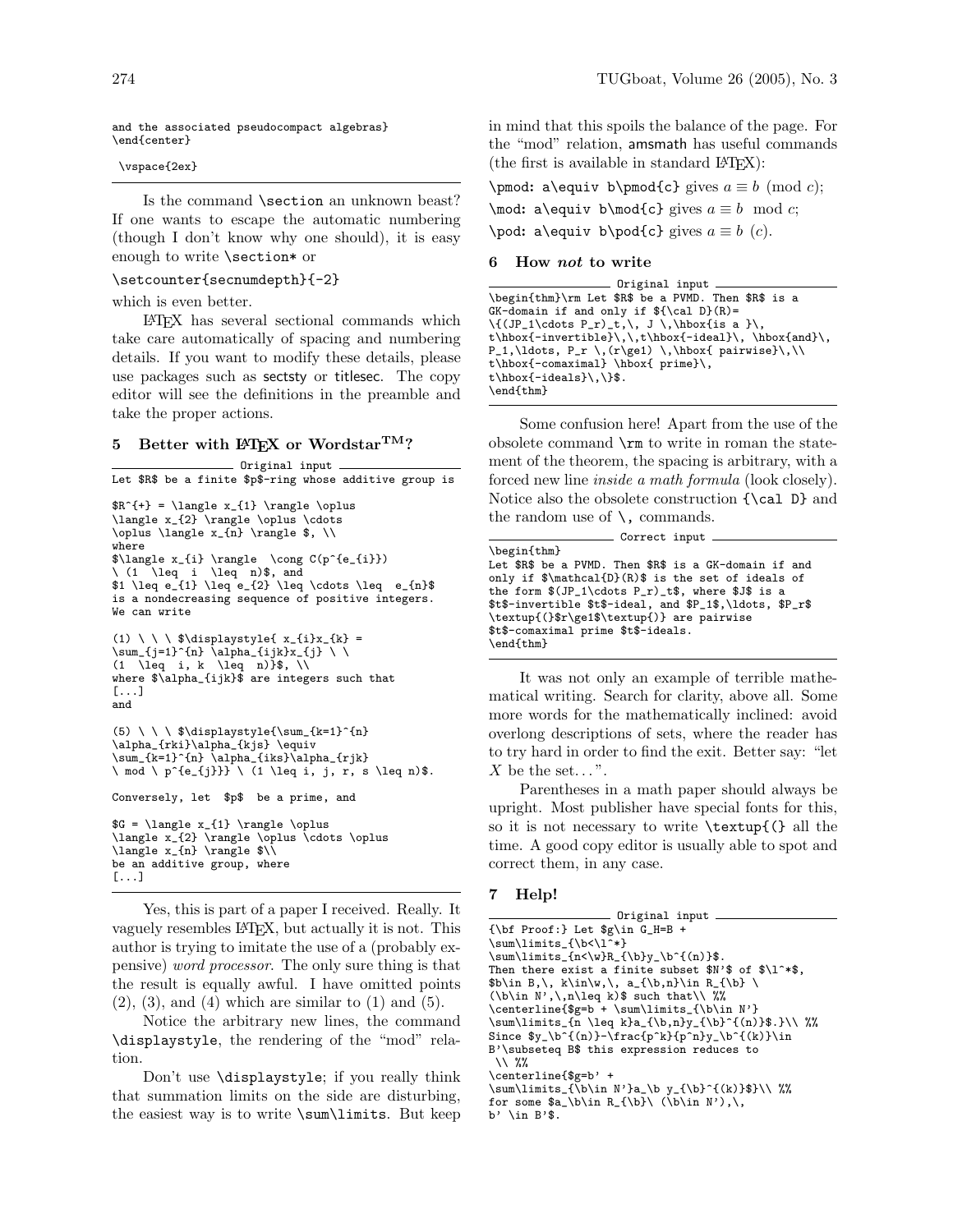```
Putting N=\{\b \in N'\,\|\,\ a_\b \not=0\}\(N\not=\emptyset\text{ for } g \notin B)$ the
conclusion of the lemma follows since
[y_{\b]_{\l{1}\cap[y_{\b}']_{\l{1}}$ is}finite for $\b\not=\b'$ by
Corollary~\ref{predcor}~(iii). $\hfill{\square}$
```
I wanted to reproduce a pretty large extract of this paper just to show how it is possible to write unthinkable things.

It seems the author is sufficiently acquainted with LAT<sub>EX</sub> to know the difference between \notin and  $\not\in \mathbb{N}$  (which must not be used); however the same author ignores the existence of the displaymath environment and emulates it with a complicated construction with \centerline (an unsupported command).

Another horror is worth noting: this author has the habit to use "shorthands" for the greek letters (\b stands for \beta and so on; see later on). This has the consequence of obfuscating the code, making it difficult to spot things on the manuscript, especially when a " $\mathbf{b}$ " and a " $\mathbf{b}$ " are near to each other.

For the mathematically inclined: please note

|                                                                 | Original input                           |
|-----------------------------------------------------------------|------------------------------------------|
|                                                                 |                                          |
|                                                                 | $b\in B,\, k\in\w,\, a_{\b,n}\in R_{\b}$ |
| $\langle \langle b \rangle$ in N', $\langle n \rangle$ leq k)\$ |                                          |

where *five* separated formulas are joined into one! Keep every formula segregated in the proper way.

I find particularly exhilarating the following:

Original input Putting \$N=\{\b\in N'\,|\, a\_\b\not=0\}\ (N\not=\emptyset\text{ for } g \notin B)\$ the [...]

which, of course, should have been written

```
Correct input
Putting $N=\{\beta\in N' \mid a_\beta\not=0\}$
($N\not=\emptyset$ for $g \notin B$), the\ldots
```
The relation symbol \mid is unknown to most authors, it seems.

#### 8 I'm drowning!

```
Original input
\item Let $S$ be the Diophantine monoid\\
$S = \{ x \in\N^3\mid 2x_1 + 5x_2 = 3x_3\}.
As already seen, $S$ is generated by \\
g_1 = (3, 0, 2), \ g_2 = (0, 3, 5),g_3 = (1, 2, 4), \quad g_4 = (2, 1, 3)$.
One verifies easily that representation by $g_1$
and $g_2$ is unique and the Cale representations
of g_3 and g_4 by base Q = \{g_1, g_2\} are\setminus3g_3 = g_1 + 2g_2\ \hbox{and}\ 3g_4 = 2g_1 + g_2\It follows that k = 2, \ 1 = 4 and m = 3, \ 1m'_{1} = m'_{2} = 3, \ m'_{3} = m'_{4} = 1$.
```
The author is in total havoc: arbitrary spacing, unseparated formulas, chaotically forced new lines. All in a single \item in a list. When you send a paper for subsequent typesetting, don't worry about "Overfull hbox" messages; it is the task of the copy editor to reshape the paper for the final format. Concentrate on the writing, not on the form. But try to write correct code, first of all.

# 9 Is it LATFX?

Original input  $% \mathcal{W}(\mathcal{W}) = \mathcal{W}(\mathcal{W}) = \mathcal{W}(\mathcal{W})$  where  $\mathcal{W}(\mathcal{W})$  and  $\mathcal{W}(\mathcal{W})$  with  $\mathcal{W}(\mathcal{W})$  and  $\mathcal{W}(\mathcal{W})$  and  $\mathcal{W}(\mathcal{W})$  and  $\mathcal{W}(\mathcal{W})$  and  $\mathcal{W}(\mathcal{W})$  and  $\mathcal{W}(\mathcal{W})$  and  $\mathcal{W}(\mathcal{W})$  and \documentclass[10pt]{article}

```
\newtheorem{thm}{Theorem}[section]
\newtheorem{cor}[thm]{Corollary}
\newtheorem{lem}[thm]{Lemma}
\newtheorem{prop}[thm]{Proposition}
\newtheorem{ex}[thm]{Example}
\newtheorem{rem}[thm]{Remark}
%%%%%%%%%%%%%%%%%%%%%%%%%%%%%%%%%%%%%%%%%%%%%%%%%%
\baselineskip=14pt \hsize=5in
\vsize=8in \voffset=5truemm
\hfuzz=10pt
\def\ind{\hskip 0.125in\relax}
\parindent=0pt
\pagestyle{plain}
```
This file announces itself as a LAT<sub>EX</sub> document. We can easily see this is a lie. Let's see how it goes along.

```
- Original input -
\begin{document}
```
\title { \large FACTORIZATION OF DIVISORIAL IDEALS \\ IN A GENERALIZED KRULL DOMAIN} \medskip

```
\author{\bf Xxxx Xx Xxxxxxxx\\
 \smallskip \\
 \rm\\small Department of Mathematics\\
 \small Xxxxxxx xxx Xxxxxxxx xx Xxxxxxxxxx \\
 \sum_{x.x. Xxx 000, Xxxx Xxxxxx, Xxxxxx\leq 0\small \label{c:small} $$\smash \sum l \texttt{\sumall xxxxxxxxxx0xxxxxx.xx.xx}.\date{ }
 \maketitle
\bigskip
```
\null \hskip 6cm {\it Dedicated to Robert W. Gilmer}% \vskip0.66in

A simple center environment could have saved the trouble with the dedication: why set 6 cm of space without knowing the line width? And why mix imperial and metric systems? Recall that AMS classes have a \dedicatory command to be given before \maketitle.

It is difficult to find so many horrors in such a little space, you will be thinking. Well, no: someone is able to do better, we'll see. However, here is the beginning of the paper.

```
Original input
\section{\normalsize INTRODUCTION}
\ind Dedekind domains are characterized as the class
of Pr\"ufer domains in which each nonzero ideal is a
finite product of prime ideals. The PVMD-analogue
```
of this factorization property holds for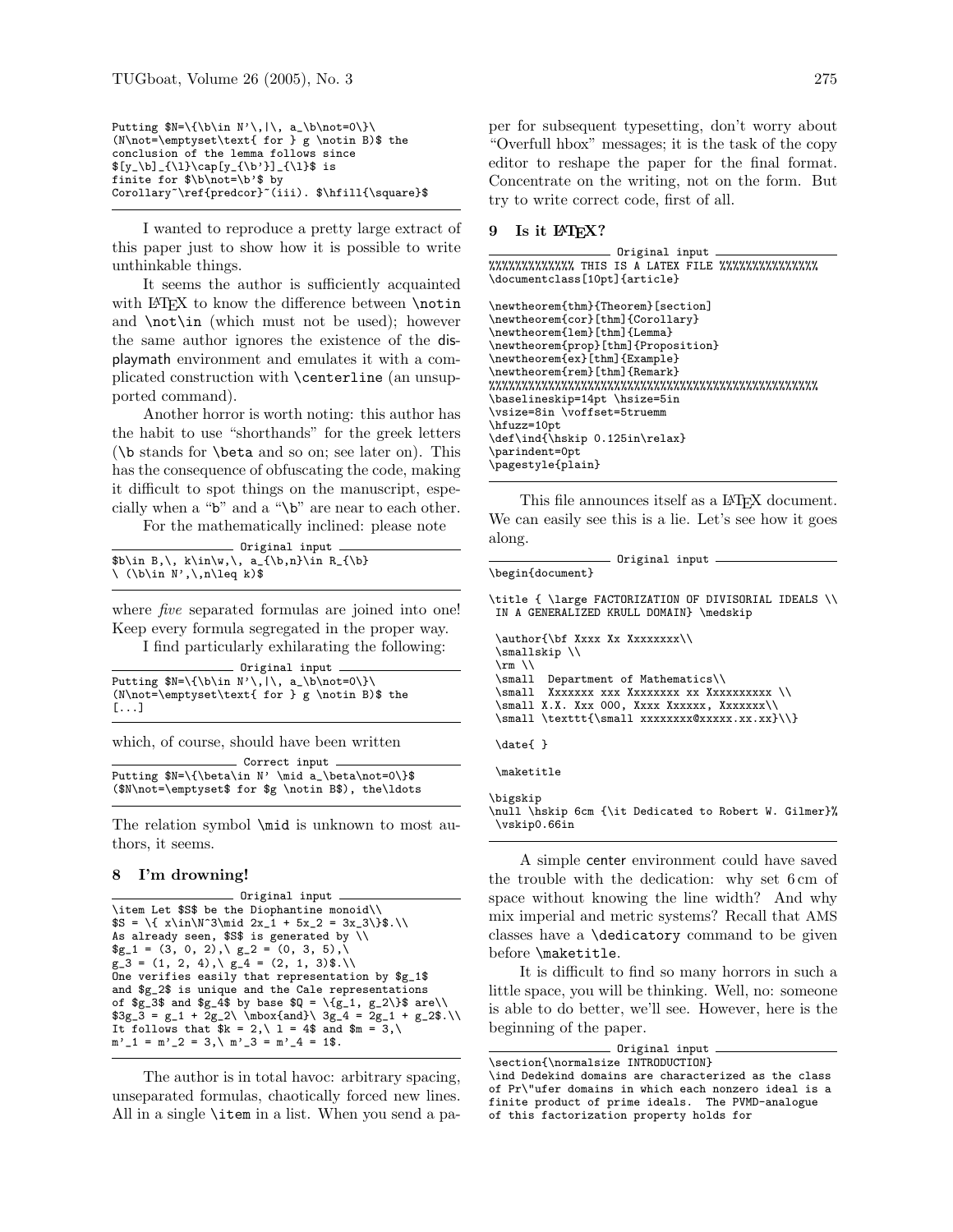| $[\ldots]$                                                |
|-----------------------------------------------------------|
| property for ideals in Krull domains to generalized       |
| Krull domains, in the same spirit of a work on            |
| generalized Dedekind domains by Gabelli and               |
| Popescu [8]. \par                                         |
| \ind A generalized Krull domain (GK-domain for            |
| short) is a PVMD such that $P\not=(P^2)_t$ , for each     |
| \$t\$-prime ideal \$P\$, and each nonzero principal ideal |
| has only finitely many minimal (\$t\$)-primes             |
| (cf. [5, Theorem 3.9]). GK-domains of \$t\$-dimension     |
| one coincide with the class of Krull domains. For         |
| more details see [5].\par                                 |
|                                                           |

Apparently the author doesn't like that the first paragraph after a section title is not indented. So a wonderful idea came to his mind.

| Original input                 |  |
|--------------------------------|--|
|                                |  |
| \def\ind{\hskip 0.125in\relax} |  |
| \parindent0pt                  |  |

This is the wonderful idea! Writing \par everywhere and beginning all paragraphs with \ind. Where does the \hskip 0.125in\relax come from, I don't know. Let's see how one could have achieved a 'slightly better' result:

|                          | Correct input. |  |
|--------------------------|----------------|--|
| \usepackage{indentfirst} |                |  |

Notice also the error in cf. [5, Theorem 3.9] which should be written with the automatic commands and the non-breaking space:

| Correct input                   |  |
|---------------------------------|--|
| cf.~\cite[Theorem~3.9]{a-label} |  |

But these are subtleties.

### 10 A touch of class

```
Original input
\title[\tiny\upshape\rmfamily Modules induced from
a normal subgroup of prime index]{}
\begin{center}\large\sffamily\mdseries
   Modules induced from a normal subgroup
   of prime index
\end{center}
\author{{\sffamily X.\,X. Xxxxxx}}
```
Trying to modify the typesetting of their documents is common among authors. This piece of evidence is hilarious.

#### 11 Definition frenzy

|                                                                   | Original input |
|-------------------------------------------------------------------|----------------|
| \def\Ass{{\rm Ass }}<br>$\def\{ {\alpha} \}$<br>\def\1{{\lambda}} |                |

These are only a few definitions set by an author. We all know, of course, that they are all wrong. Some times ago, an author who used to redefine  $\c$ wrote to me asking to solve a problem: the name of an author in the bibliography required a cedilla and, strangely, it appeared that there was no way to make L<sup>AT</sup>FX do this.

"Wait! Writing \alpha is too long!" objects the author. The answers to this objection can be: (1) use a smart *editor*; (2) the LAT<sub>F</sub>X source file is more readable. Emacs is not the only smart editor, there are many on every platform and some of them are free. For GNU/Linux there is Kile.

Regarding the definitions, consult a manual in order to find the better way to set them; for a "log" type operator, use the amsmath package and the command \DeclareMathOperator:

| Correct input                   |  |
|---------------------------------|--|
| \DeclareMathOperator{\Ass}{Ass} |  |

I should say that this operator is common in Commutative Algebra: it denotes the set of 'associated ideals'. It is not correct to define an operator like that as \textrm{Ass }, because the spacing is excessive and in some cases wrong; compare \log x and  $\log(xy)$ .

A paper I worked on recently had 250 lines of various definitions. Only 38 remained. When you send a work to others, ensure to erase from the preamble all unused commands. Most of all, ensure that all loaded packages are included in the standard distributions, otherwise send them along with the paper.

#### 12 Theorems

```
Original input
\newtheorem{satz}{Theorem}[section]
\newtheorem{prop}[satz]{Proposition}
\newtheorem{cor}[satz]{Corollary}
\newtheorem{lem}[satz]{Lemma}
\newtheorem{rem}[satz]{Remark}
\newtheorem{ex}[satz]{Example}
\newtheorem{exas}[satz]{Examples}
\newcommand{\Bth}[1]{\smallskip \begin{satz}
  \label{#1} \begin{rm}}
\newcommand{\Eth}{\end{rm} \end{satz}}
\newcommand{\Bcor}[1]{\smallskip \begin{cor}
  \label{#1} \begin{rm}}
\verb+\newcommand{{\Cor}{\end{rm} \end{cor} \medskip \verb+medskip}\newcommand{\Bex}[1]{\smallskip \begin{ex}
  \label{#1} \begin{rm}}
\newcommand{\Eex}{\nolinebreak $\Box$ \end{rm}
  \end{ex} \medskip}
[...]
```
There should be some obscure reasons why a \medskip is needed after a corollary, but not after a theorem. And to impose a completely useless \smallskip before a statement. There were similar definitions of pseudo-environments for the other kinds of statements.

A common typographical practice is to set statements of theorems in italics, in order to distinguish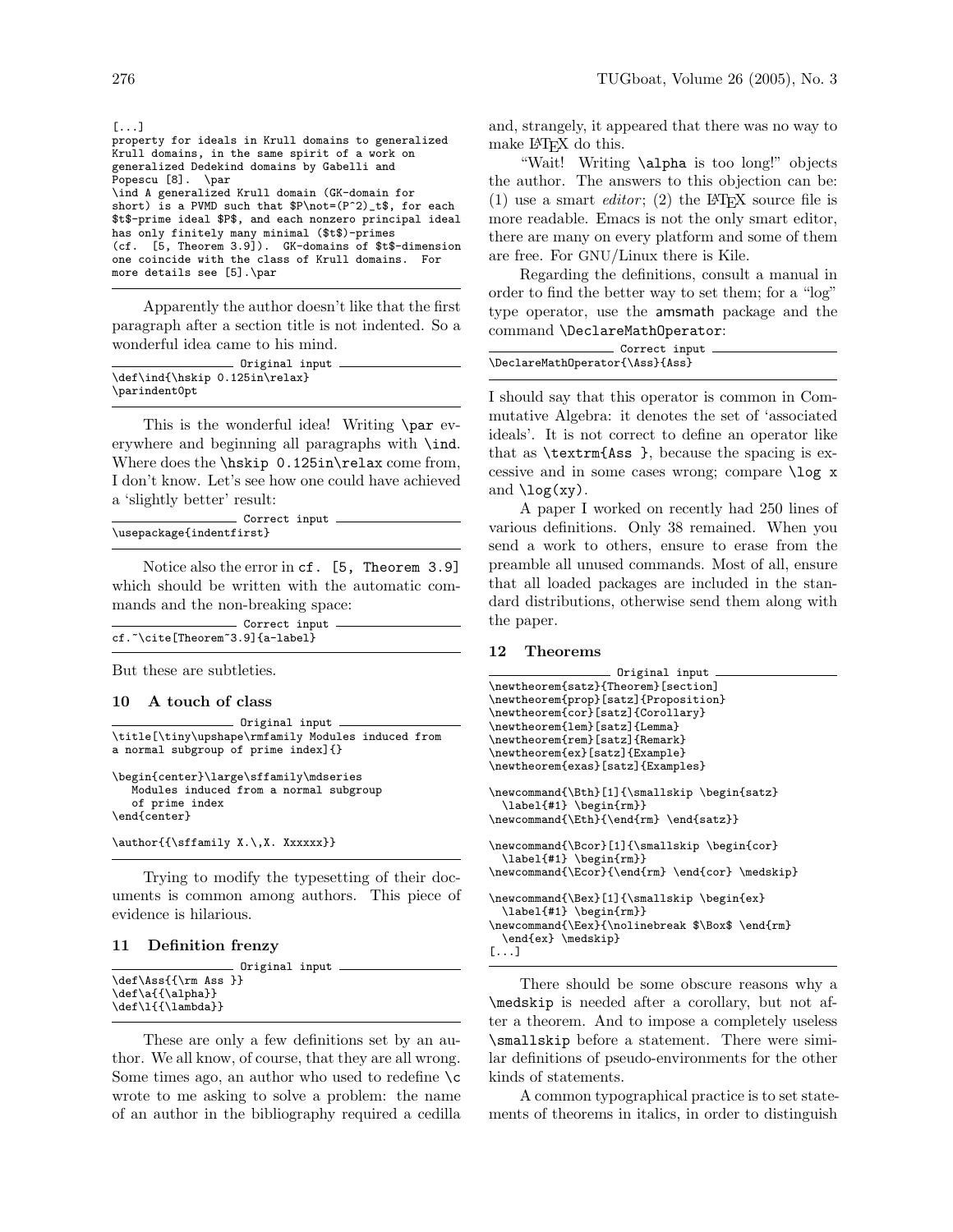them visually from the normal text: they are important and ought to be found easily. It is acceptable, of course, that someone prefers to set them in upright roman type. This author, at least, groups every definition in the preamble, so that the copy editor can easily change the format.

However, the point of this example is not only the format of the statements. What is the difference in typing between

```
\Bth{mylabel}
$2+2=4$.
\Eth
and
\begin{satz}\label{mylabel}
$2+2=4$.
\end{satz}
```
excluding from consideration the number of characters? I see many advantages to the second form. For instance, you can search your document for labels using a well defined key (i.e., \label). I am not a fan of completely structured documents  $\dot{a}$  la XML, though they have their importance; but a typed paper is not the same as an XML document. With properly used environments, you add structure to the document and so it becomes easier to thumb through it.

A smart text editor is able to produce a skeleton of any environment you need with only a few keystrokes.

'What about the upright type?' you ask. Well, using amsthm or ntheorem it is very easy. Correct input

| - correce rubue —                               |
|-------------------------------------------------|
| \usepackage{amsthm}                             |
| \theoremstyle{definition}                       |
| \newtheorem{satz}{Theorem}                      |
| \newtheorem{ex*}[satz]{Example}                 |
| \newenvironment{ex}{\begin{ex*}}{\qed\end{ex*}} |
|                                                 |

There is also a solution, a bit more complex, if you want to be able to say also \qedhere in an ex environment.

```
\makeatletter
```

```
\newenvironment{ex}
```

```
{\pmb{\end} \begin{bmatrix} \begin{bmatrix} \end{bmatrix} \end{bmatrix}{\popQED\end{ex*}\@endpefalse}
\makeatother
```
#### 13 This author knows what to do!

```
Original input
% Number math displays as subsubsections
\gamma
```

```
\renewcommand{\theequation}{\thesubsubsection}
\newcommand{\eqlabel}[1]{%
```

```
\refstepcounter{subsubsection} \label{#1} }
% Recall: \eqref{A} refers to the equation
% labeled "A", with the label A enclosed
```

```
% in parentheses.
```

```
%% Number displayed statements as
%% subsubsections
\newcommand{\dsp}{
        \refstepcounter{subsubsection}
        \begin{trivlist}
        \item<sup>[]</sup>(\thesubsubsection)
        \hangindent=2em \hangafter 1 }
%%
\newcommand{\ndsp}{\end{trivlist} \smallskip}
%% Usage:
%% \dsp \label{unforgettable}
%% <text to be displayed with equation-number><br>%% \ndsp
      \ndsp
```
No, he doesn't. The above excerpt resembles a professional LATEX program, but its purpose was only to number equations inside sections. You can achieve the same result far more easily and simply with the amsmath package and

| Correct input                    |  |
|----------------------------------|--|
| \numberwithin{equation}{section} |  |

Don't overuse the sectional commands; and also don't use subsubsections if you don't have subsections!

To be honest, the article contained also

| Original input $-$                        |  |
|-------------------------------------------|--|
|                                           |  |
| \newtheorem{Theorem}[subsection]{Theorem} |  |
| \newtheorem{Lemma}[subsection]{Lemma}     |  |

and so on, so it had subsections! Of course, it is easier to achieve the same result with

```
Correct input
\newtheorem{Theorem}{Theorem}[section]
\newtheorem{Lemma}[Theorem]{Lemma}
\numberwithin{equation}{Theorem}
```
For the dsp environment, a very easy replacement could be

```
Correct input
\newenvironment{dsp}
 {\refstepcounter{equation}\begin{trivlist}
   \item[](\theequation)}
 {\end{trivlist}}
```
It is not advisable to tamper with \hangindent and \hangafter if you don't know what you are doing. The spacing chosen by the author was arbitrary, to say the least.

# 14 Groups

| Original input                                                      |
|---------------------------------------------------------------------|
| \newcommand{\supp}[1]{%                                             |
| $\label{thm:main} $$\mbox{${\left \, \, *1\\, \, *1\\, \, *1\\} $$$ |
| \newcommand{\suppl}[1]{%                                            |
| \mbox{\$\left[\, #1\, \right]_\lambda\$}}                           |
| \newcommand{\suppa}[1]{%                                            |
| $\mbox{\$\left[ \, ,\, #1\, ,\, \right] _A$}$                       |
| \newcommand{\norm}[1]{%                                             |
| $\mbox{\$\parals\!1 \; #1 \;\;\parals\}$                            |
| \newcommand{\norma}[1]{%                                            |
| \mbox{\$\parallel\! #1 \!\parallel_A\$}}                            |
|                                                                     |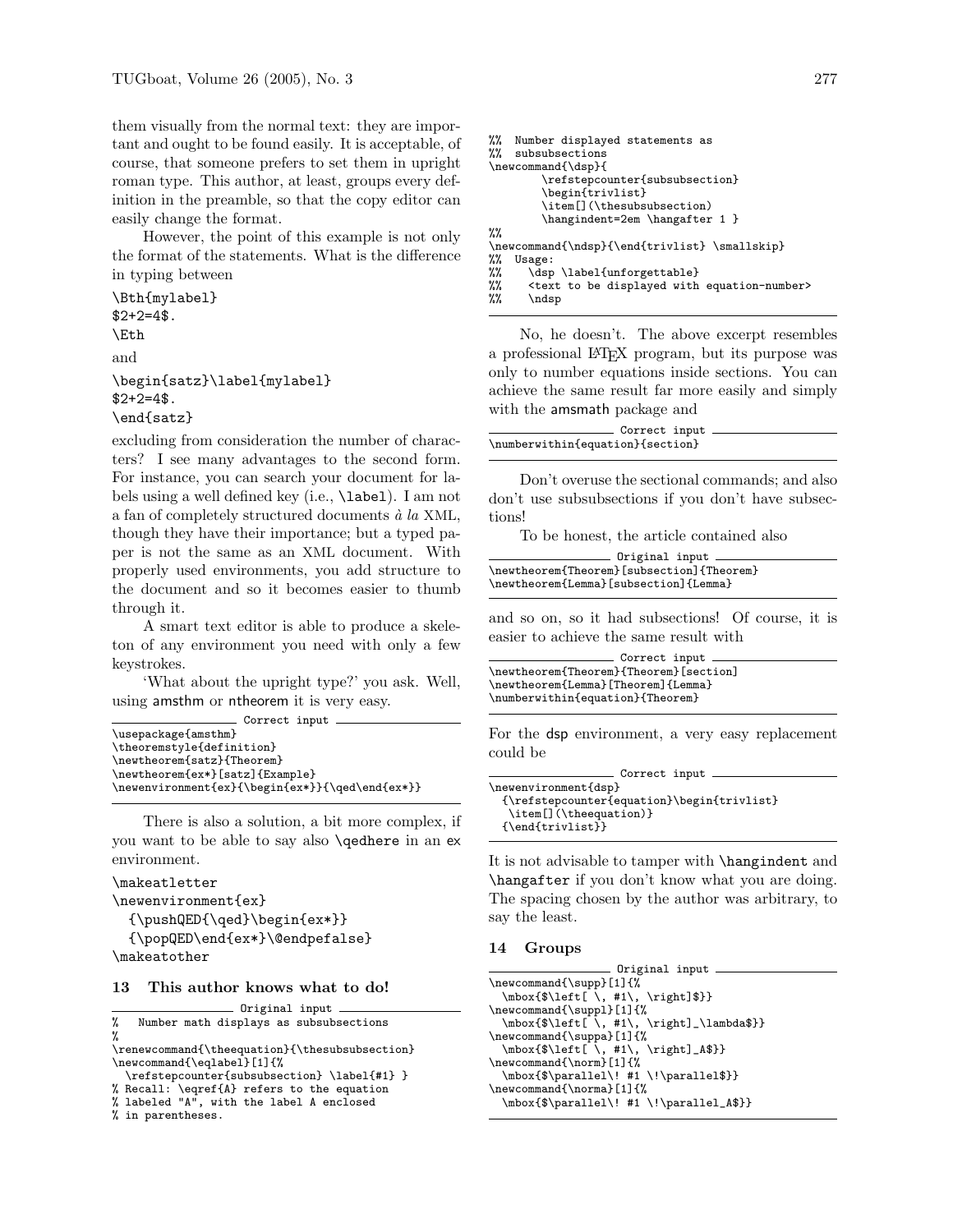The purpose of putting all these things inside a \mbox is an unconceivable mystery. Note the astounding weirdness of using a relation symbol such as  $\partial$  instead of the correct delimiter  $\iota$ . If the definition is without \left and \right, it would be better to use the pair  $\Upsilon-\rVert$  wert available with amsmath.

More: all variation must be defined in abstract terms, so that it is sufficient to change only one of them, if needed.

```
Correct input
\newcommand{\supp}[1]{\left[#1\right]}
\newcommand{\suppl}[1]{\supp{#1}_\lambda}
\verb+\newcommand{\\simeq*|f1]{\supp{#1}_A}\newcommand{\norm}[1]{\left\|#1\right\|}
\newcommand{\\norm{1}{\norm{1}}{\norm{#1}_A}
```
# 15 Uniformity

Original input  $\{\gamma = g+U: g\in G\}$  $\supp{g}=\{(\a,i)\in\l\times\rho\},\$  $|\n\,, g_{\a,i}\n$ e 0\} \$

 $$G^a=\dagger \{g\in G, \,\infty\} \ \ (a<\l1).$ 

These three excerpts didn't show in the same page, but they were in one and the same paper. Three different notations are used to denote one and the same thing.

Don't do this yourself, try to be consistent. It can be convenient to define a suitable command, for example

\newcommand{\set}[2]{\{\, #1 \mid #2 \,\}}

## 16 Two consecutive paragraphs

Original input Recall [ComRo, page 5] that a Tychonoff space is called \$\omega\$\textit{-}\textit{compact} provided every its countable subset lies in a compact subspace.

Recall \$\mbox{\rm{[U1, p. 39]}}\$ that a topological ring \$R\$ is said to be \textit{left countably linearly compact} if:

I'm not blaming the use of the English language, of course. You can spot strange ways of inserting similar objects, in this case bibliographical citations. The use of \cite allows for avoiding the problem that I think was at the origin of the mysterious \mbox{\rm...}: the fact that in statements of theorems, the citation (when done by hand) comes up in italics. Verify, as an exercise, that \cite yields the citation in roman.

```
Correct input
Recall that a Tychonoff space is called
\emph{$\omega$-compact}~\cite[p.~5]{ComRo} when each
of its countable subsets lies in a compact subspace.
```
\emph{left countably linearly  $compact$   $\tilde{p}.~39$   $\{U1\}$  if  $\ldots$ 

Don't forget the non-breakable space; use \emph instead of explicit font change commands.

#### 17 Bibliographies

Original input \section\*{References}

\begin{itemize}

\item[{[CR90]}] C.W.\,Curtis and I.\,Reiner, Methods of Representation Theory: with Applications to Finite Groups and Orders, Vol. 1, Classic Library Edn, John Wiley and Sons, 1990.

The thebibliography environment does what the author painfully wants to achieve by hand and much more better, because it sets up a list taking into account the width of the label given as an argument.

Note the pathetic [{[CR90]}] and the arbitrary spacing between initials and surnames. I prefer to space normally the initials, others recommend a thin space. Act consistently.

| Correct input                                    |  |
|--------------------------------------------------|--|
| \begin{thebibliography}{CR90}                    |  |
| \bibitem[CR90]{CR90} C. W. Curtis and I. Reiner, |  |

Methods of Representation Theory: with Applications to Finite Groups and Orders, Vol.<sup>~1</sup>, Classic Library Edition, John Wiley and Sons, 1990.

Another bibliography.

| \bibitem{HKK} C.Y.Hong, N.K.Kim and T.K.Kwak,             |
|-----------------------------------------------------------|
| Ore extensions of Baer and p.p.-rings,                    |
|                                                           |
| $\{\it t J. Pure Appl. Algebra\{\bf 151}(2000), 215-226.$ |
| \bibitem{J}S.J\/{o}ndrup, p.p.rings and finitely          |
| generated flat ideals,                                    |
| $\{\$ it Proc.Amer.Soc.} $\{28\}(1971)$ , 431-435.        |
|                                                           |

Line 1: Fortunately, it is rare to see similar things. Write  $C.\setminus, Y$ . Hong, if you prefer, but definitely put a space between initials and surname.

Line 3: In the frenzy of font changing the spaces are lost. Perhaps, using \textbf instead of the obsolete \bf, it wouldn't have happened.

Line 4: We can't understand what the command  $\sqrt{}$  is there for; the name of the cited author is "Jøndrup"; probably the author said to himself: "The slash is a kind of accent, it should be done with a slash, shouldn't it?" No.

Line 6: Inconsistent spacing; the name of the journal is wrong; the number intervals must be denoted with the en dash.

Correct input

<sup>\</sup>bibitem{HKK} C. Y. Hong, N. K. Kim and T. K. Kwak, Ore extensions of Baer and p.p.-rings, \emph{J. Pure Appl. Algebra} \textbf{151}~(2000), 215--226.